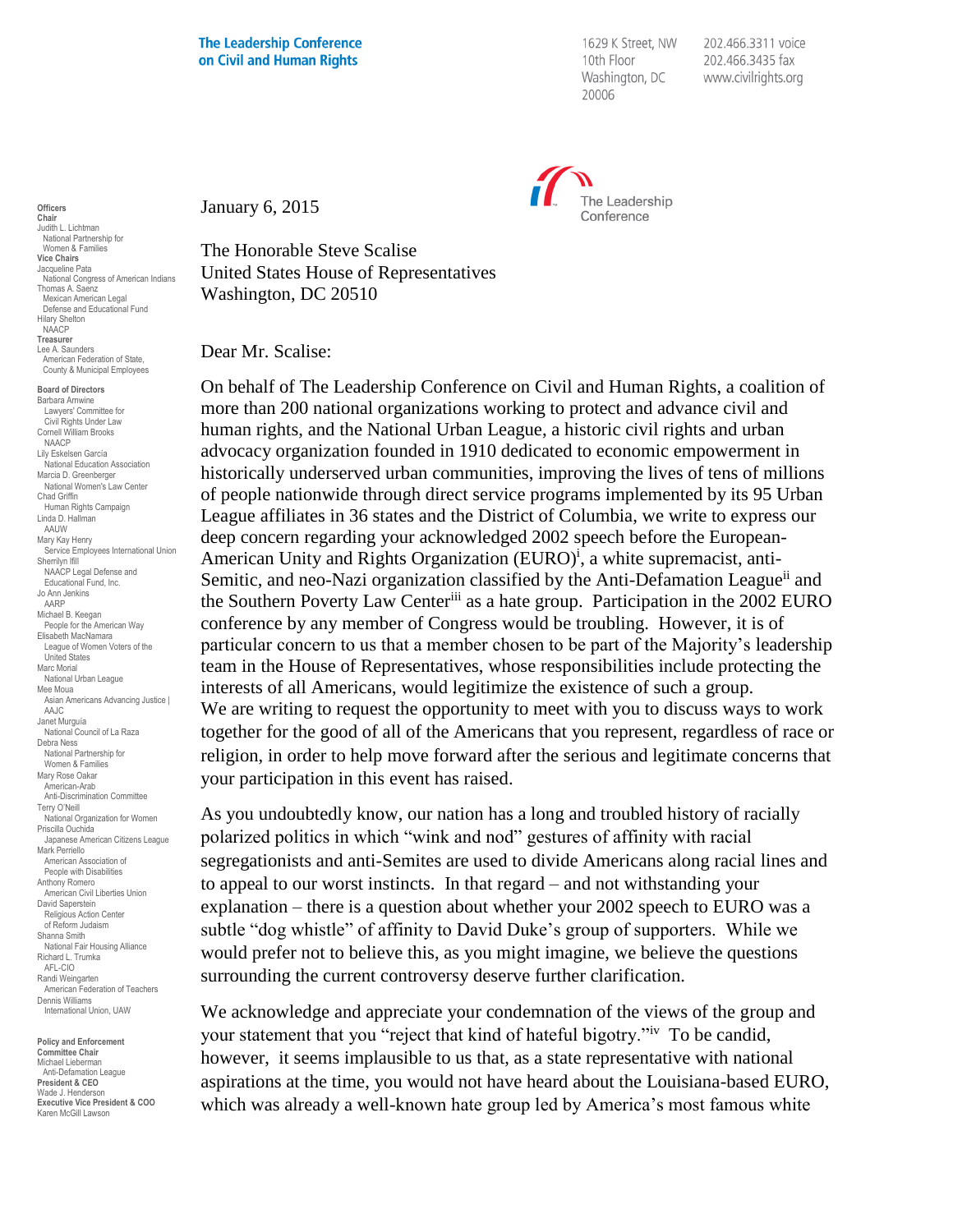January 6, 2015 Page 2 of 4



supremacist, former Ku Klux Klan Grand Wizard David Duke. While you indicated that, had you known of the affiliation, you never would have accepted an invitation to speak to a David Duke-sponsored group, you have also stated that the invitation to speak came from Kenny Knight, a long-time associate of David Duke and one of your neighbors.<sup>V</sup> As you might imagine, it is difficult to fathom how you would accept an invitation from a Duke associate to speak to a group that you do not know, and yet, ask no questions about the engagement.

In addition, awareness of the group and its beliefs was well-known and widely condemned at the time. Newspapers reported that a minor league baseball team from Iowa had changed hotels after learning that the 2002 Euro conference would be held where the team planned to stay,  $\dot{v}$  and the management of the conference hotel distanced itself publically from EURO's ideology while honoring its contract for the event. EURO's activities in South Carolina and Virginia around that time were also reported in USA Today and the *Washington Post.* The organization and its conference were a much reported controversy.<sup>vii</sup>

Our concern over your participation in this event is that, in some instances, it might indicate a genuine affinity with some positions taken by EURO or Duke himself. Substance and symbolism, in that regard, are important. For example, in 1999 – three years before you spoke to EURO – *Roll Call* reported that you were said to embrace "many of the same conservative views of Duke," but were "far more viable." In fact *Roll Call* quoted you as saying that "Duke has proven he can't get elected, and that's the first and most important thing."<sup>viii</sup> Later that year, you voted against making Martin Luther King, Jr. Day a state holiday – one of just three state representatives to do so, according to the Southern Poverty Law Center. And in 2004, two years after the EURO conference where you spoke, you were one of six to vote against the holiday.

You apparently took a similar position involving the naming of a U.S. Post Office for Louisiana civil rights icon, the Honorable Lionel Collins, a pioneering civil rights lawyer and the first African-American judge in Jefferson Parish, La. Judge Collins, who died in 1988, is greatly revered and remembered annually with a New Orleans dinner in his honor. As we understand it, HR 5933 (110th Congress) was co-sponsored by five members of the Louisiana House delegation. However, your refusal to co-sponsor the bill prevented the Chairman of the Subcommittee, Rep. Danny Davis (D-Ill.), from proceeding because of the Subcommittee's requirement for unanimity for such efforts.

By themselves, your votes on the symbolic initiatives of the King Holiday and the Collins USPS facility were disappointing. Combined with the current controversy, however, they raise serious and legitimate questions about whether, in your new role as a member of the House leadership, you can be fair to all of the interests you will be charged to represent. The Boston Herald has similarly suggested that, without fully addressing this controversy, your position in leadership raises concerns.ix

We are requesting, by way of this letter, the opportunity to meet with you to discuss these concerns and related issues regarding the leadership agenda for the  $114<sup>th</sup>$  Congress. Most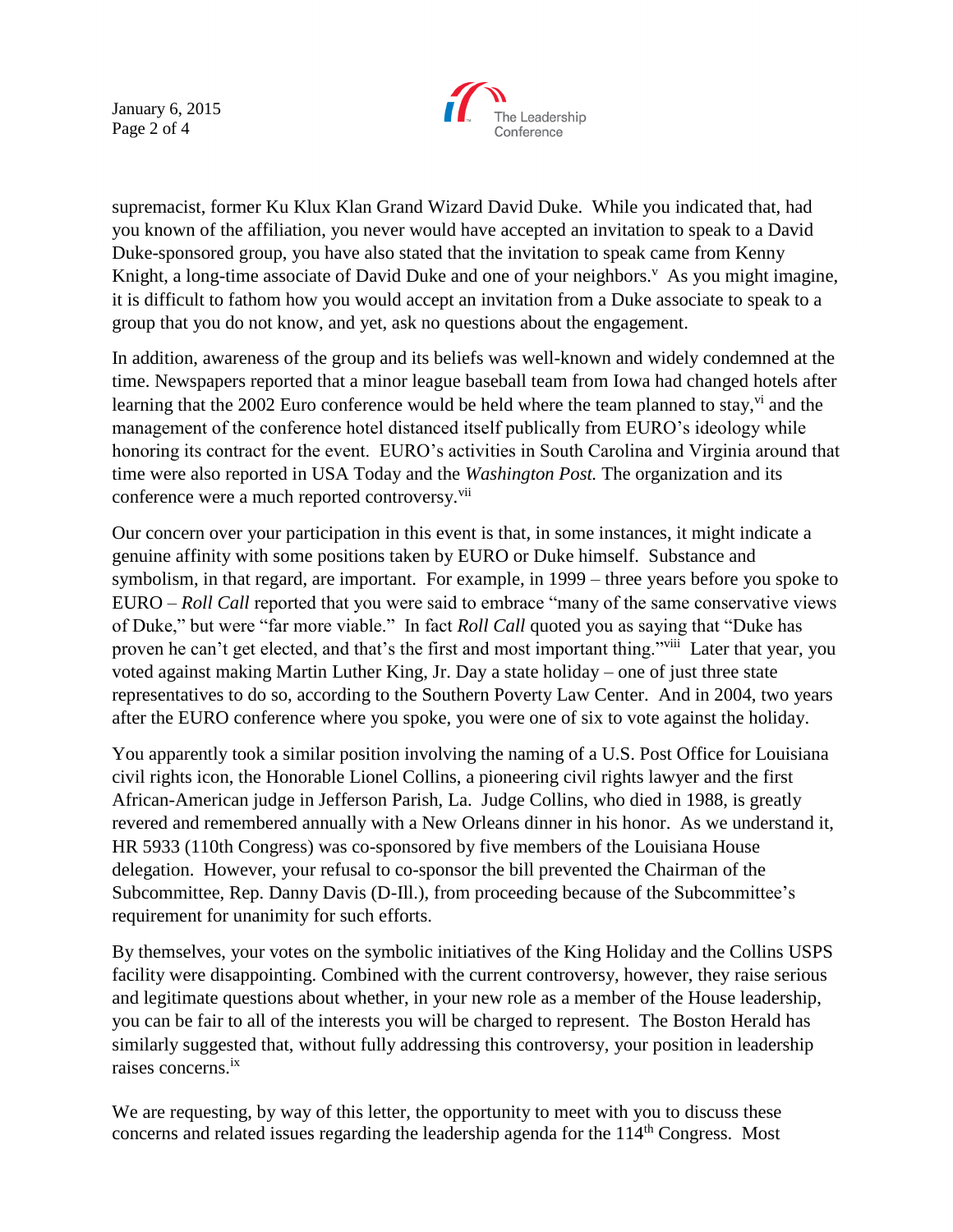January 6, 2015 Page 3 of 4



specifically, we wish to discuss your position regarding efforts to repair the Voting Rights Act, the most important civil rights act since the passage of the 15th Amendment to the Constitution, which is celebrating its  $50<sup>th</sup>$  anniversary this year, and which was gutted by the U.S. Supreme Court's 5-4 decision in *Shelby County v. Holder* (2013). We also wish to discuss your views on legal efforts to overturn President Obama's executive action on immigration reform and congressional efforts to invest in our public transportation systems, rebuilding roads, bridges and public facilities as a mechanism for job creation.

As you have stated "Those who know me best know I have always been passionate about helping, serving, and fighting for every family that I represent."<sup>x</sup> We look forward to working with you on ways that we might work together to do that.

Thank you in advance for considering our views and our request. We welcome the opportunity to meet with you to discuss the questions we've raised and these important issues for our nation. If you have any questions, please contact either of us or Lisa Bornstein, Legal Director for The Leadership Conference, (Bornstein@civilrights.org) at 202-466-3311.

Sincerely,

 $\overline{a}$ 

Wat- Fale

Wade Henderson Marc Morial President & CEO President & CEO The Leadership Conference on National Urban League

 $\sim$  are  $$ s are

Civil and Human Rights Chair of Governance Committee for The Leadership Conference on Civil and Human Rights

<sup>i</sup> EURO archived website. "White Civil Rights: The Website for Europeans and Americans Wherever They May Live." [https://web.archive.org/web/20120204211507/http:/www.whitecivilrights.com/euro%E2%80%99s](https://web.archive.org/web/20120204211507/http:/www.whitecivilrights.com/euro%E2%80%99s-principles_63.html)[principles\\_63.html](https://web.archive.org/web/20120204211507/http:/www.whitecivilrights.com/euro%E2%80%99s-principles_63.html)

ii Anti-Defamation League archived webpage. "Extremism in America: David Duke: Affiliations." [http://archive.adl.org/learn/ext\\_us/david\\_duke/affiliations.html?LEARN\\_Cat=Extremism&LEARN\\_SubCat=Extre](http://archive.adl.org/learn/ext_us/david_duke/affiliations.html?LEARN_Cat=Extremism&LEARN_SubCat=Extremism_in_America&xpicked=2&item=david_duke) [mism\\_in\\_America&xpicked=2&item=david\\_duke](http://archive.adl.org/learn/ext_us/david_duke/affiliations.html?LEARN_Cat=Extremism&LEARN_SubCat=Extremism_in_America&xpicked=2&item=david_duke)

iii Southern Poverty Law Center. "Extremist Files: EURO." [http://www.splcenter.org/get-informed/intelligence](http://www.splcenter.org/get-informed/intelligence-files/groups/euro)[files/groups/euro](http://www.splcenter.org/get-informed/intelligence-files/groups/euro)

iv Costa, Robert. "Scalise Releases New Statement of 'Regret' for 2002 Speech; Boehner Backs Him." *Washington Post.* December 30, 2014. [http://www.washingtonpost.com/blogs/post-politics/wp/2014/12/30/scalise-releases-new](http://www.washingtonpost.com/blogs/post-politics/wp/2014/12/30/scalise-releases-new-statement-of-regret-for-2002-speech-boehner-backs-him/)[statement-of-regret-for-2002-speech-boehner-backs-him/](http://www.washingtonpost.com/blogs/post-politics/wp/2014/12/30/scalise-releases-new-statement-of-regret-for-2002-speech-boehner-backs-him/)

<sup>v</sup> Costa, Robert. "Former KKK Leader Says His Political Advisor was 'Friendly' with Rep. Scalise." *Washington Post.* December 30, 2014. [http://www.washingtonpost.com/blogs/post-politics/wp/2014/12/30/former-kkk-leader](http://www.washingtonpost.com/blogs/post-politics/wp/2014/12/30/former-kkk-leader-says-his-political-adviser-was-friendly-with-rep-scalise/)[says-his-political-adviser-was-friendly-with-rep-scalise/](http://www.washingtonpost.com/blogs/post-politics/wp/2014/12/30/former-kkk-leader-says-his-political-adviser-was-friendly-with-rep-scalise/)

vi Thompson, Catherine. "Iowa Baseball Team Avoided Hotel Where Scalise Spoke To White Nationalists." December 30, 2014.